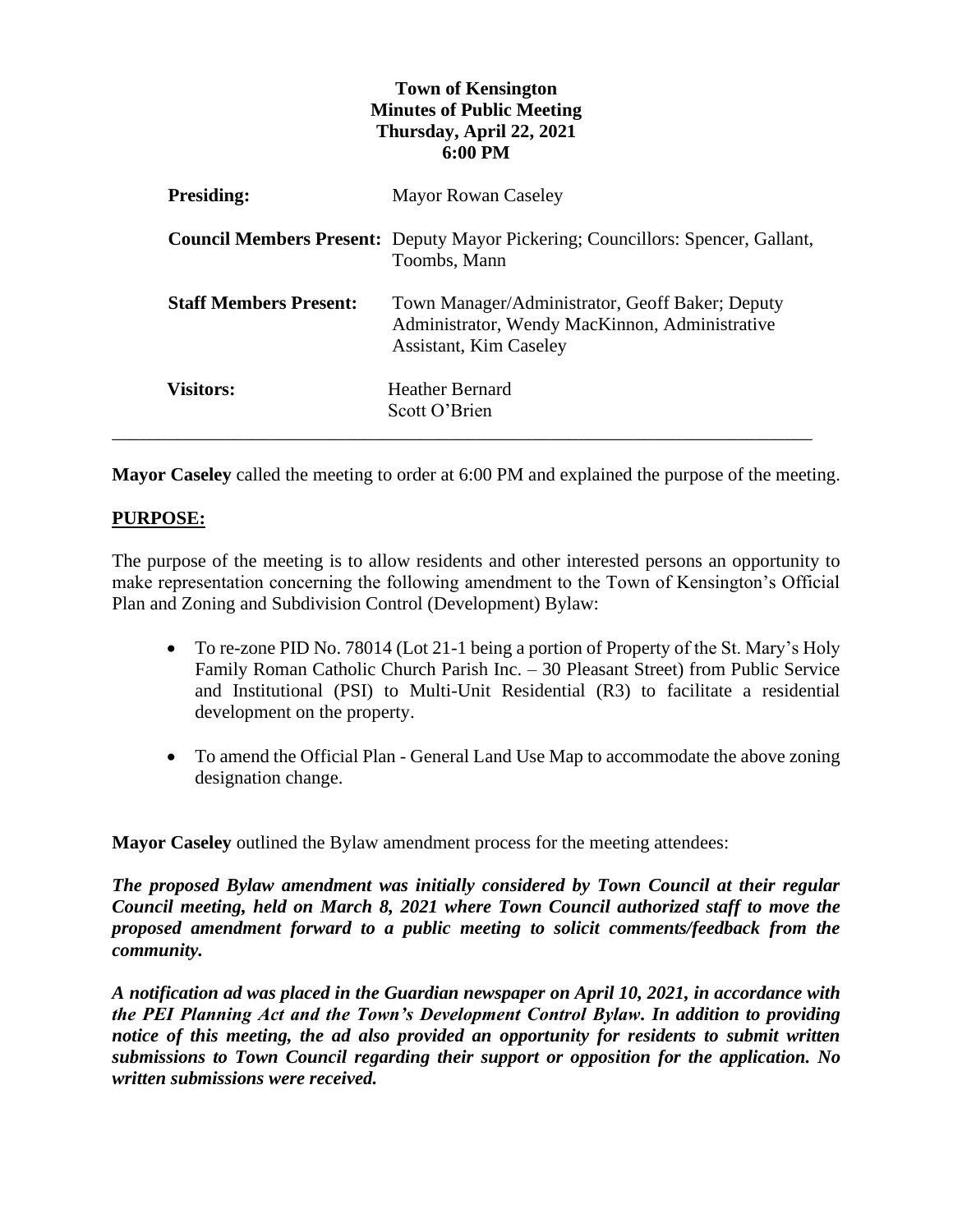*Due to the pandemic restrictions, the ad also required anyone wishing to attend this meeting to register by 2:00 pm this afternoon. Six members of the public registered: Scott O'Brien, Heather Bernard, Thomas Blackett, Kevin Gallant, Katrina Hazelwood, and Kenny MacLellan, with only two being in attendance.* 

*In addition to the newspaper ad, notification letters were delivered to all property owners within 500 feet of the subject property, as required by the Town's Development Control Bylaw.* 

*A copy of the survey plan of the subject property is available this evening for public viewing. For everyone's clarity, Lot 21-1 as indicated on the survey plan, is the parcel proposed for rezoning.* 

*Following this public meeting, staff will complete a report for Town Council prior to their formal consideration of the amendment which is planned for May 10, 2021.* 

*Mayor Caseley opened the floor for public comments on the application.* 

*Scott O'Brien* spoke on his plans to convert the existing building into three residential apartment units.

*Heather Bernard* requested confirmation on the side & rear yard setback requirements and the height limitations of any new construction.

*Mr. Baker* confirmed that 10' side yard and 15' year yard setbacks would be required and a maximum height of 35'.

*Heather Bernard* inquired about the maximum number of units permitted.

*Mr. Baker* confirmed that up to 12 units are permitted in the Multi-Unit Residential Zone (R3), should the proposed development fit all other requirements within the Development Control Bylaw. With a special permit from Town Council, up to 24 units could be constructed within the proposed zone.

**Mayor Caseley** commented that he received an inquiry, asking if the trees would be removed from the backyard. Mr. O'Brien noted that the trees would remain as they are, given the current development plan.

*Heather Bernard* inquired what the notification process would be should the developer decide to expand the current plan and construct additional units.

*Mr. Baker* confirmed that the developer is required to submit a development permit application to Town Council for consideration and would be approved pending compliance with the Development Control Bylaw.